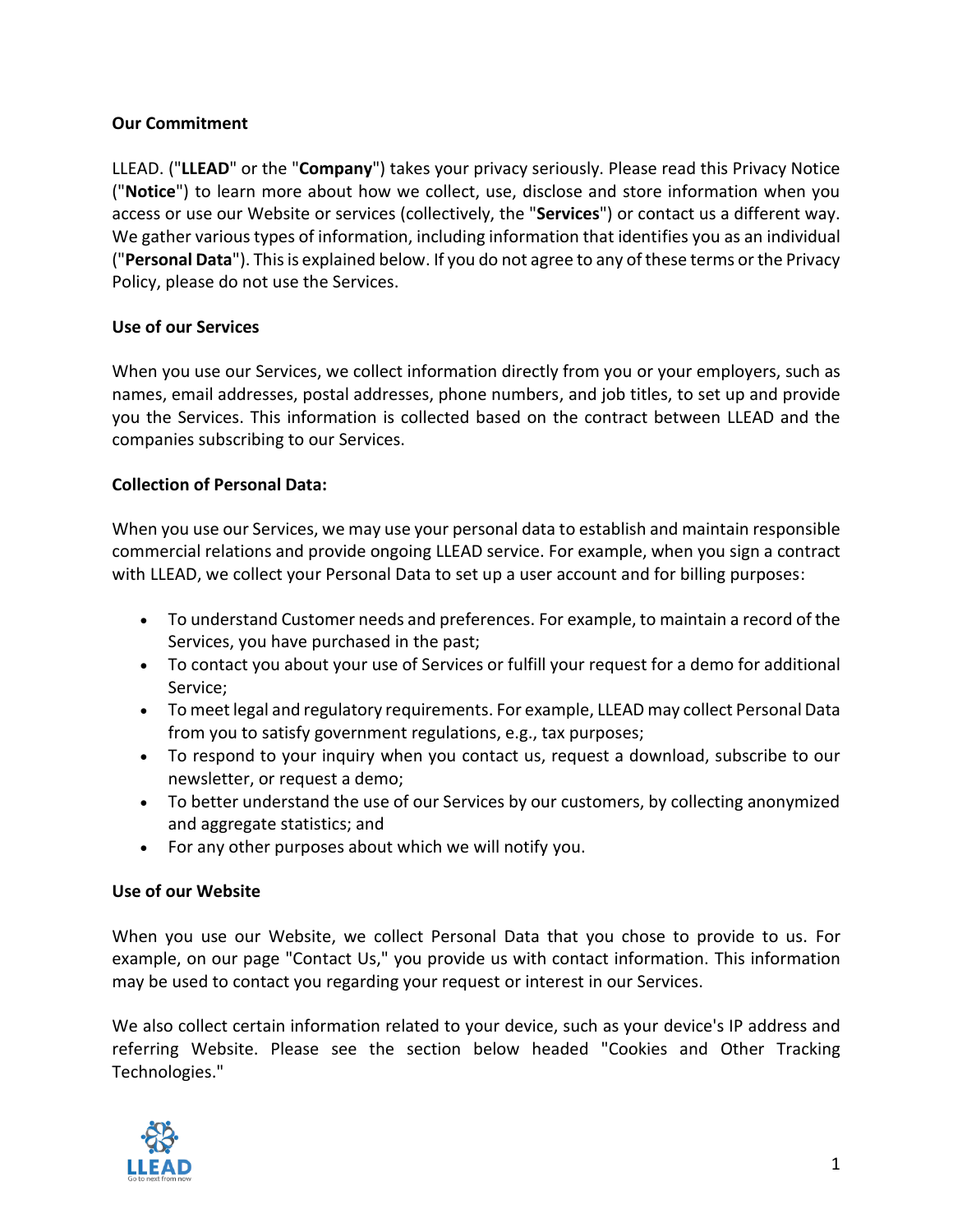For most information we collect via our Website, excluding first-party cookies, we do so on the basis of your unambiguous consent. First-party cookies, which are necessary for the functioning and security of our Website, are placed based on our legitimate interest to provide a functioning and secure Website.

#### **Cookies and Other Tracking Technologies**

We use cookies and other tracking technologies on our Website and Services.

We may also use clear gifs in HTML-based emails sent to users to track which emails are opened by recipients. We use this information to improve marketing effectiveness, enable accurate reporting, and make our Website and Services better for our users.

All cookies and other tracking technologies are used to administer and improve our Website and analyze the use for marketing and advertising purposes and trend monitoring.

More detail on the types of cookies that we use can be found in our cookie policy.

#### **COOKIE POLICY**

Our agreements with our customers address any use of cookies, web beacons, and similar tracking technologies in the Services. If you are a Customer, your agreement with us may contain additional information regarding cookies, web beacons, and other tracking technology in our Services.

This cookie policy explains how LLEAD uses cookies, web beacons, and similar tracking technologies on our Website. This policy also tells you what your rights are with respect to our use of such cookies, web beacons, and tracking technologies on the Website. Our agreements with our customers address any use of cookies, web beacons, and similar tracking technologies in the Services.

#### **Cookies**

A cookie is a small file placed on your browser or device when you visit a particular website or software application. Cookies can remember you and provide you with the information you're most likely to need.

For example, site navigational information provided by a cookie may include standard information from your web browser (such as browser type and browser language), your IP address, and the actions you take on our Site (such as pages viewed and links clicked).

There are both session cookies and persistent cookies.

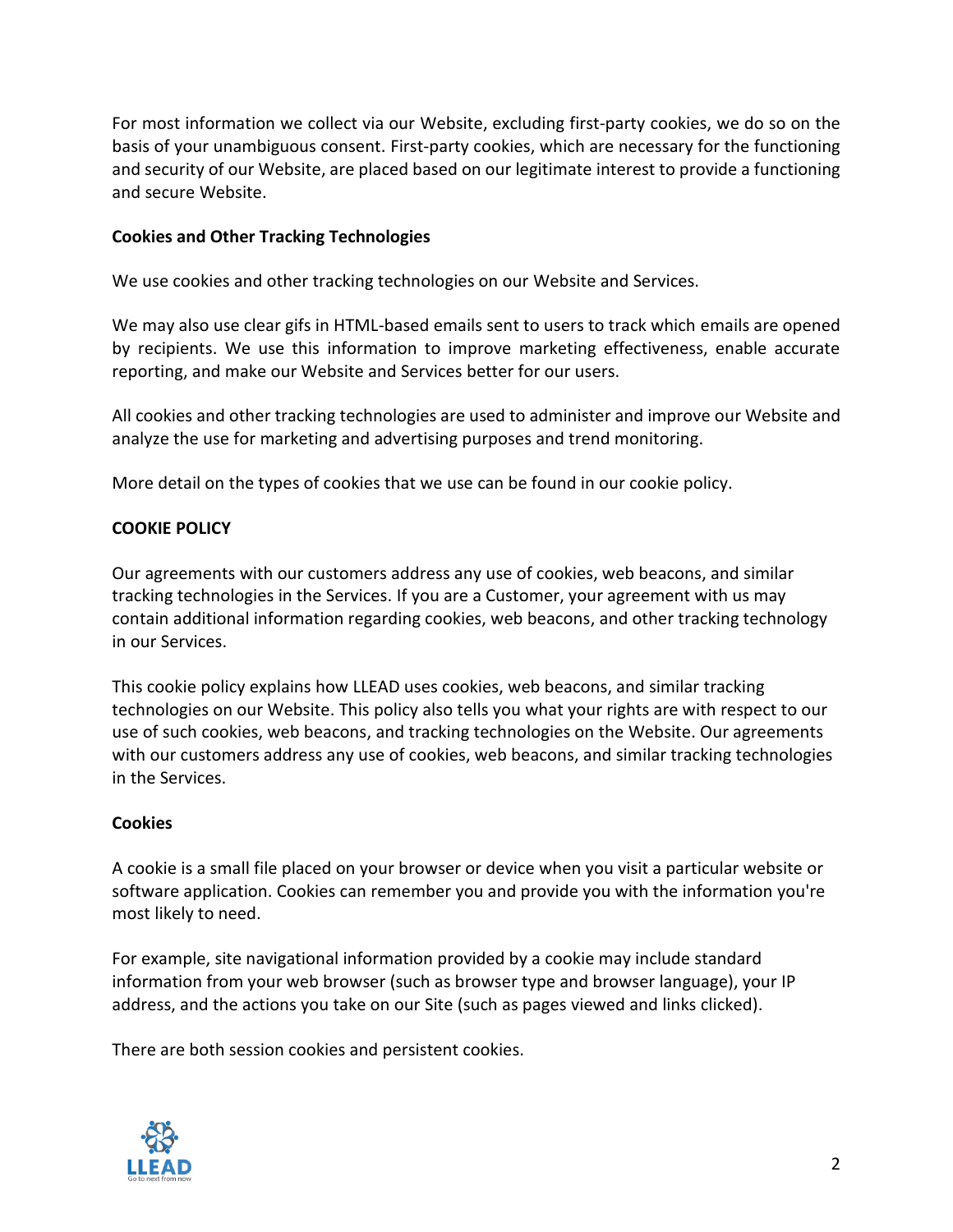A session cookie expires when you close your browser. Simply exiting your browser will remove all session cookies.

A persistent cookie remains on your hard drive for an extended period of time. For instance, when you return to our Site, cookies identify you and prompt the Site to provide your username (not your password), so you can sign in more quickly. You can remove persistent cookies by following directions provided in your Internet browser's "help" directory.

Some cookies are set by the website owner. Other cookies are placed by third parties. These third-party cookies may enable third-party features or functionality through the Website and provide information about your computer to the third party.

### **Use of Cookies**

We use cookies to help provide a better experience for you on our Website. The types of cookies we use include:

• Required Cookies. Required Cookies are needed to make the Website work. These cookies are essential, and the Website would not function correctly without them.

• User Experience Cookies. User Experience Cookies tailor the Website experience for you, the user (for example, auto-populating specific fields). These are not required, but they may make your use of the Website more enjoyable.

• Analytics Cookies – Analytics Cookies help us compile statistical information about the use of our Website, such as the time users spend at the Site and the pages they visit most often. This information helps us analyze trends in the aggregate and improve and administer our Website.

### **Control of Cookies**

There are ways to control your browser settings to indicate when we have set a cookie in your browser, and you can control our use of cookies and third-party analytics concerning your use of the Website. You can choose to have your computer warn you each time a cookie is being sent, or you can choose to turn off all cookies. You do this through your browser settings. Your device may also have controls that determine the information collected. Each browser is a little different, so look at your browser's "Help" menu to learn the correct way to modify your cookies. Please note that if you turn cookies off, some features will be disabled that make your Website experience more efficient, and some of our Website features may not function properly.

### **Web Beacons**

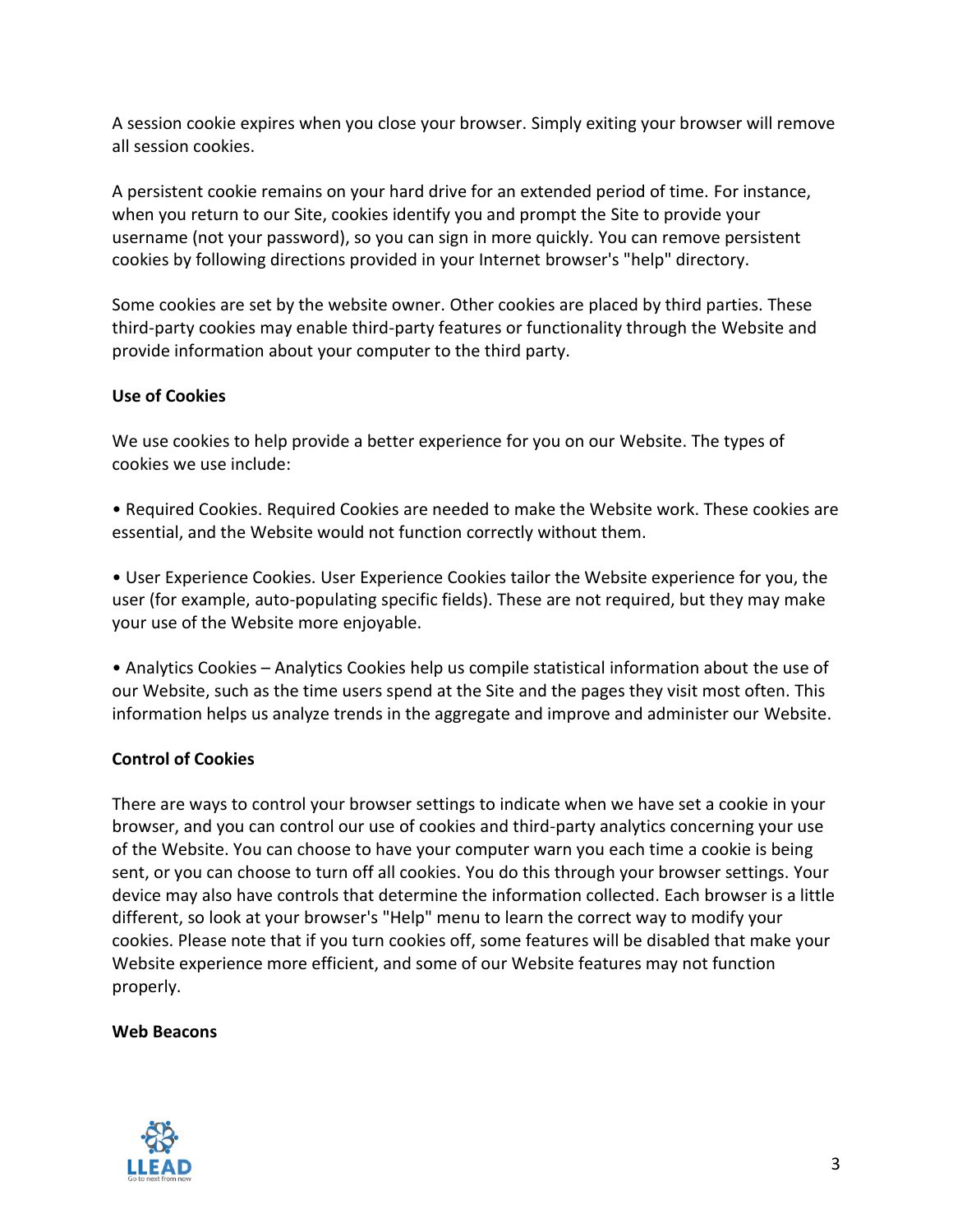A web beacon or tracking pixel is a small file placed on your browser or device when you visit a particular website, email, or software application. Web beacons are used to track whether or not you have accessed certain content.

For example, web beacons may provide information about how many times a web page is accessed, along with the times it was accessed and the IP address of users who accessed it.

Some web beacons are set by the website owner. Other web beacons are placed by third parties. These third-party web beacons may enable third-party features or functionality through the Website and provide information about your computer to the third party.

We use web beacons to help provide a better experience for you on our Website.

You can control our use of cookies and third-party analytics concerning your use of Website via your browser settings. Your device may also have controls that determine the information collected. Each browser is a little different, so look at your browser's "Help" menu to learn the correct way to modify your settings. Please note that if you turn web beacons off, some features will be disabled that make your Website experience more efficient, and some of our Website features may not function properly.

By using cookies and web beacons together, we gain valuable information to improve the Website and measure the effectiveness of our marketing campaigns. Information collected from cookies (including cookies placed by third-party vendors, such as Google and its partners) may be used to deliver advertisements to Website Users when such Website Users are visiting other websites, including Facebook, LinkedIn, and YouTube. You may opt out of a third-party vendor's cookies for personalized advertising by visiting [www.aboutads.info.](http://www.aboutads.info/)

### **Meeting LLEAD Representatives at events**

When you meet LLEAD representatives at events, we may ask you to provide your Personal Data to follow up on conversations. These data will likely include your name and contact details and can be collected by writing down the information or collecting it via automated means offered by the event organizer. Your Personal Data may be used after the event to reach out to you and will be stored in our CRM to monitor the outcomes of any event.

# **Data Sharing**

As described in this Notice, your personal data is collected and processed by LLEAD for our own purposes. We may, however, share and disclose information, including Personal Data about our customers, in limited circumstances as described below.

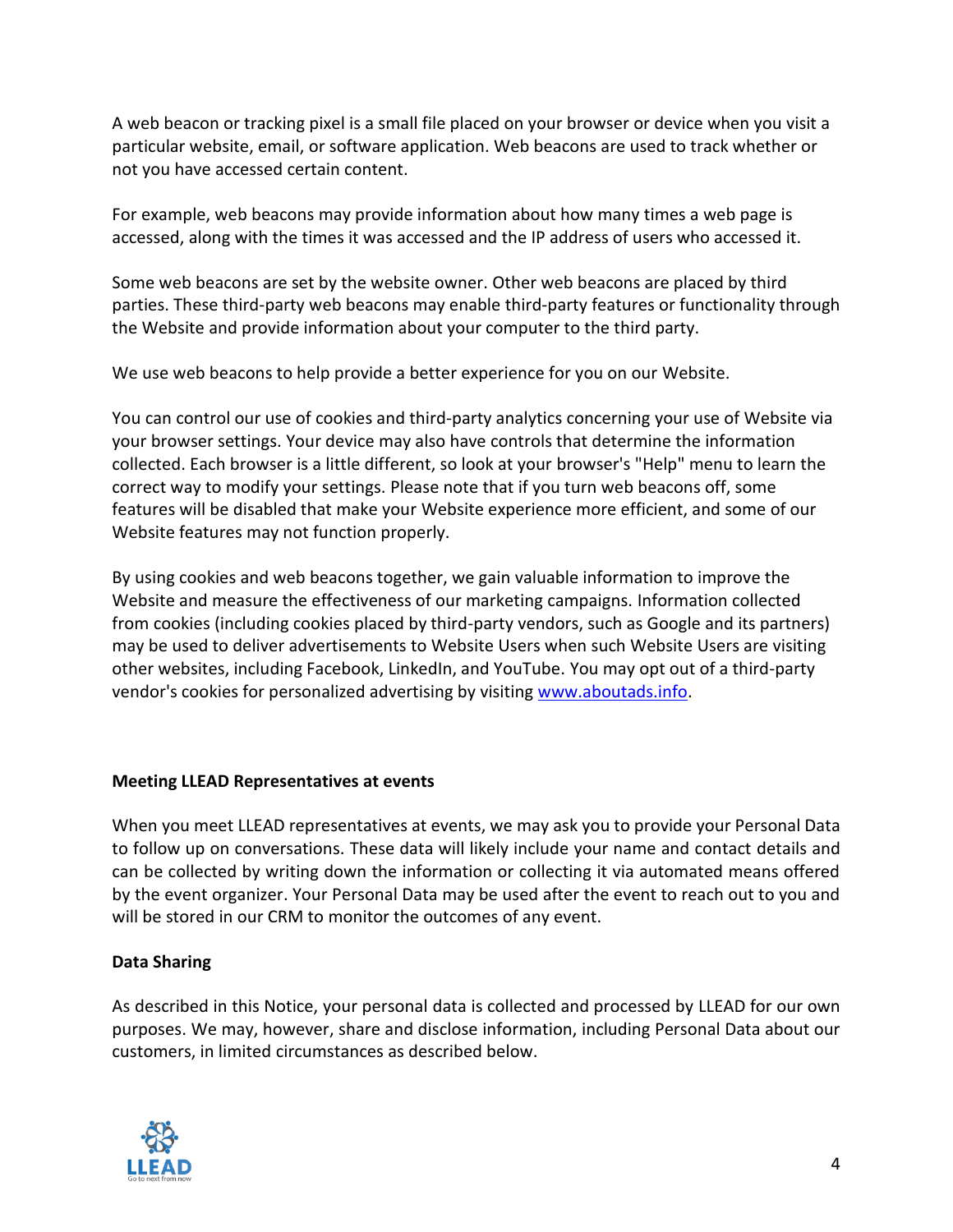LLEAD transfers Personal Data to third parties, such as vendors and service providers who perform tasks on our behalf, such as processing and storage purposes. This data sharing is part of the original processing of your Personal Data on the basis of a contract or on the basis of the consent you have provided on our Website. Without limitation, a current list of categories of companies that process Personal Data on our behalf is:

- Website analytics companies (including Google Analytics);
- CRM, marketing, and services providers (including but not limited to Salesforce.com, Hubspot);
- Cloud storage hosting providers;
- Social media providers; and
- Your Personal Data may also be shared with other customers of LLEAD following your explicit and informed consent in a specific situation.

If LLEAD has received your Personal Data and subsequently transfers that data to a third-party agent or service provider for processing, we will remain responsible by executing contracts requiring them to protect the privacy and confidentiality of the Personal Data provided to them for purposes of performing their functions for LLEAD. Unless we tell you differently and you consent, our agents do not have any right to use the Personal Data we share with them beyond what is necessary to assist us.

Although very unlikely, in some instances, such as a legal proceeding or court order, LLEAD may be required to disclose certain information to authorities. Only the information specifically requested is disclosed, and LLEAD shall take precautions to satisfy ourselves that the authorities making the request have legitimate grounds to do so.

If LLEAD is merged with or is acquired by another organization, we will make every reasonable effort to notify you if we share with the merging or acquiring organization some or all of your Personal Data.

### **Data Storage**

Upon collection of your data, they will be transferred to our servers. The data may be further transferred to other countries where LLEAD is present in other jurisdictions or other situations explicitly mentioned in this Notice.

### **Security for Privacy**

LLEAD protects Personal Data against unauthorized access. We have organizational, technical, and physical security safeguards to protect Personal Data. Personal Data shall be protected by security safeguards appropriate to the sensitivity of the information.

Notwithstanding that LLEAD has security safeguards in place to protect Personal Data, Customers using our Services are always encouraged to take measures to protect themselves against

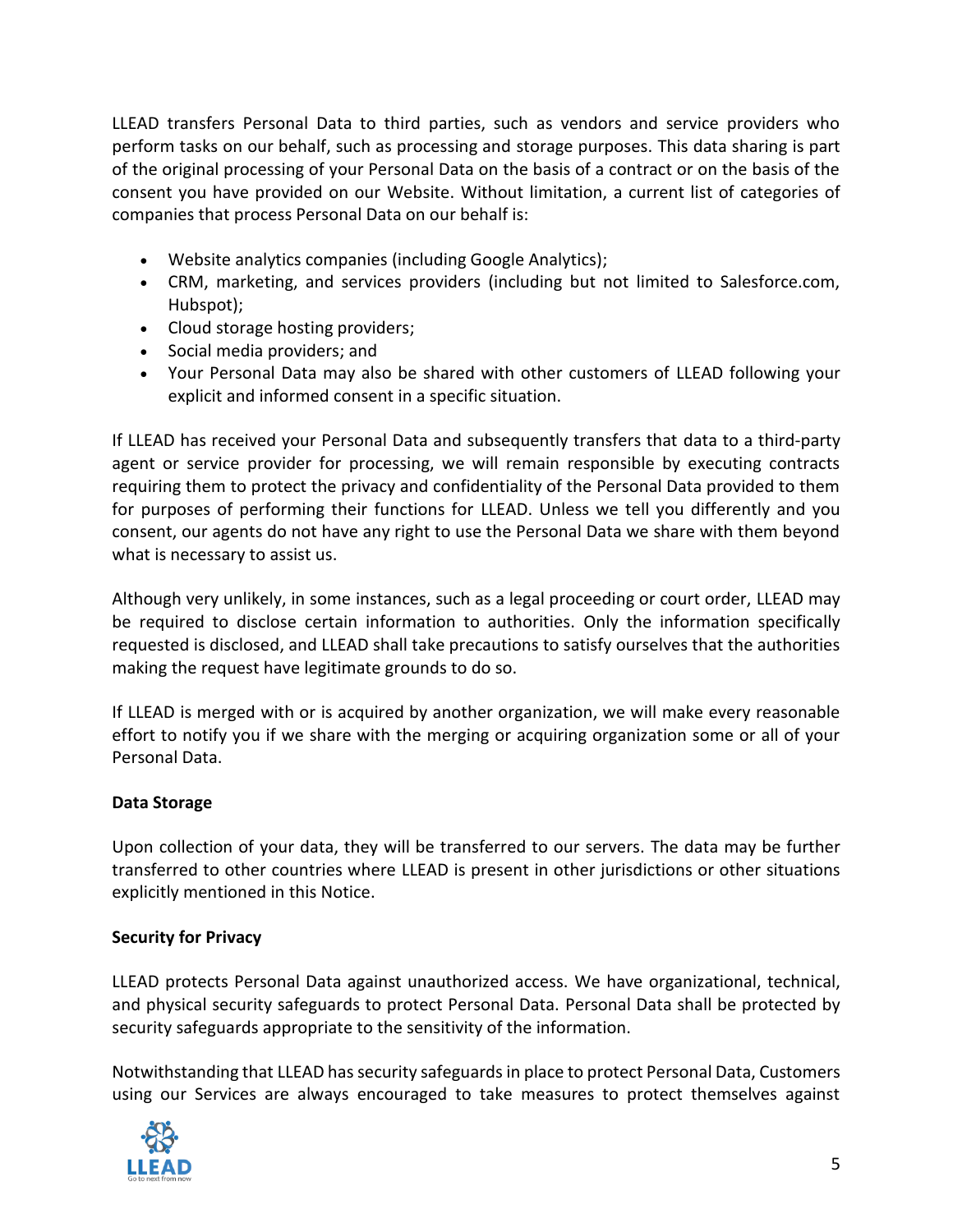unintended intrusions to their personal privacy (i.e., maintain access passcodes and/or PINs in a confidential manner).

## **Data Retention**

We will keep personal information about you for as long as we provide solutions to you or address a concern, question, complaint, or request you have made to us, as applicable to our interactions with you. If we have a contract or other agreement with you, we will follow the retention obligations of that agreement.

We may keep data longer if we have a legal obligation to keep it or maintain necessary records for legal, financial, compliance, or other reporting obligations and enforce our rights and agreements. We also may keep data about you for statistical analysis or research purposes.

### **Profiling**

Our marketing and sales teams may analyze your Personal Data to make profiles of LLEAD users and prospects. At no time will this lead to automated decision-making with legal effect. LLEAD may use the profiles to further improve our marketing communications and sales cycle.

### **Your Individual Rights**

To review and update your Personal Data to ensure accuracy, contact info@LLEAD.com. Please add proof of identity to your request, so we can make sure the request is coming from you.

We will make commercially reasonable efforts to provide you reasonable access to any of your personal information we maintain within 30 days of your access request so that you can review, make corrections, or request deletion of your data. If we cannot honour your request within the 30-day period, we will tell you when we will be able to provide access, which will be no later than 90 days after your initial request. In the unlikely event that we cannot provide you access to this information, we will explain why we cannot do so.

# **Withdrawal of Consent and Deletion**

If we process your Personal Data on the basis of consent, you are at all times free to withdraw this consent. Please contact info@LLEAD.com if you want to do so, stating which consent for which processing of your Personal Data you wish to withdraw. Please add proof of identity to your request, so we can make sure the request is coming from you. Also, if you want to delete your Personal Data from our systems, please follow this procedure.

With respect to marketing communications, you can opt out of receiving our newsletter or promotional or marketing communications at any time by using the unsubscribe link located in the email or by sending a blank email to info@LLEAD.com.